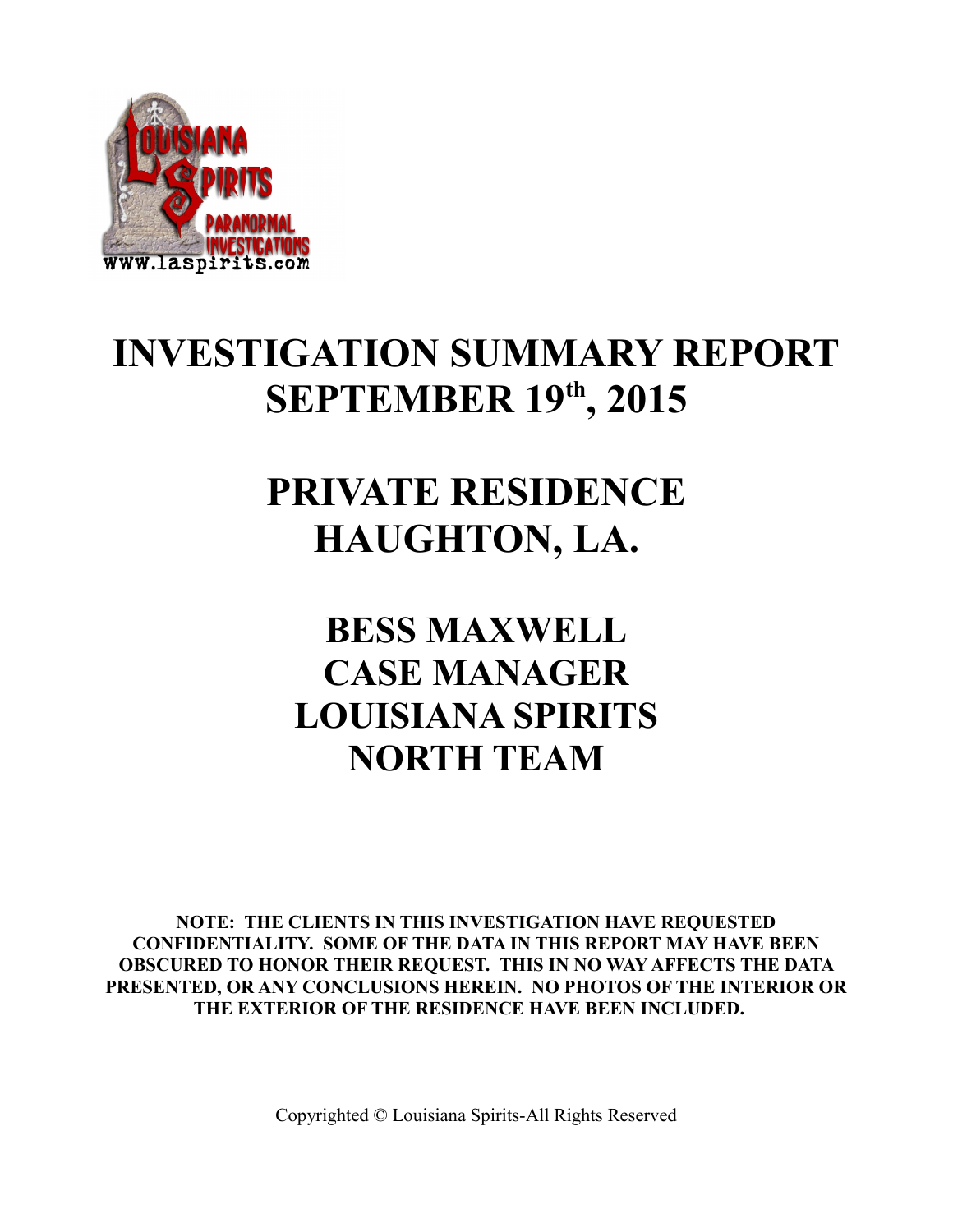## **HISTORY**

This home is a mobile home in a rural area of Haughton, LA. That the clients have recently moved into. It is of recent vintage, but its prior history is unknown.

## **EXPERIENCES**

The clients report frequent object movement, including the opening and closing of cabinet doors. A shadow figure has been observed by more than one person in the living room and a bedroom. The home seems to have an atmosphere that is apprehensive. One of the client's children has recurring dreams of a boy and a girl who are outside of the window looking in, but don't attempt to enter.

# **INVESTIGATION**

DATE OF INVESTIGATION: September 19th, 2015

### PARTICIPANTS: BESS MAXWELL, CONNIE WILLIAMSON, AND KIRK CORMIER

EQUIPMENT: Digital Cameras, Infrared cameras, Digital recording cameras, Digital audio recorders, Ion Counters, P-SB7 Spirit Box, Infra-sound detection equipment, Digital thermometers, Various EMF meters including Tri-Fields, Motion detectors including geophone and laser grid systems, and Ovilus interactive voice communications device.

INVESTIGATION: At the time and places tested, no anomalous photos were taken. No data was noted on video. Nothing unusual was detected by laser grid or geophone. No high EMF fields from AC current were found in any location likely to result in prolonged exposure, although there are some areas of high EMF fields from wiring. No anomalous hot spots or cold spots were noted. No anomalous motions were noted. One standard EVP voices was recorded. No recordings were noted of words formed by the P-SB7.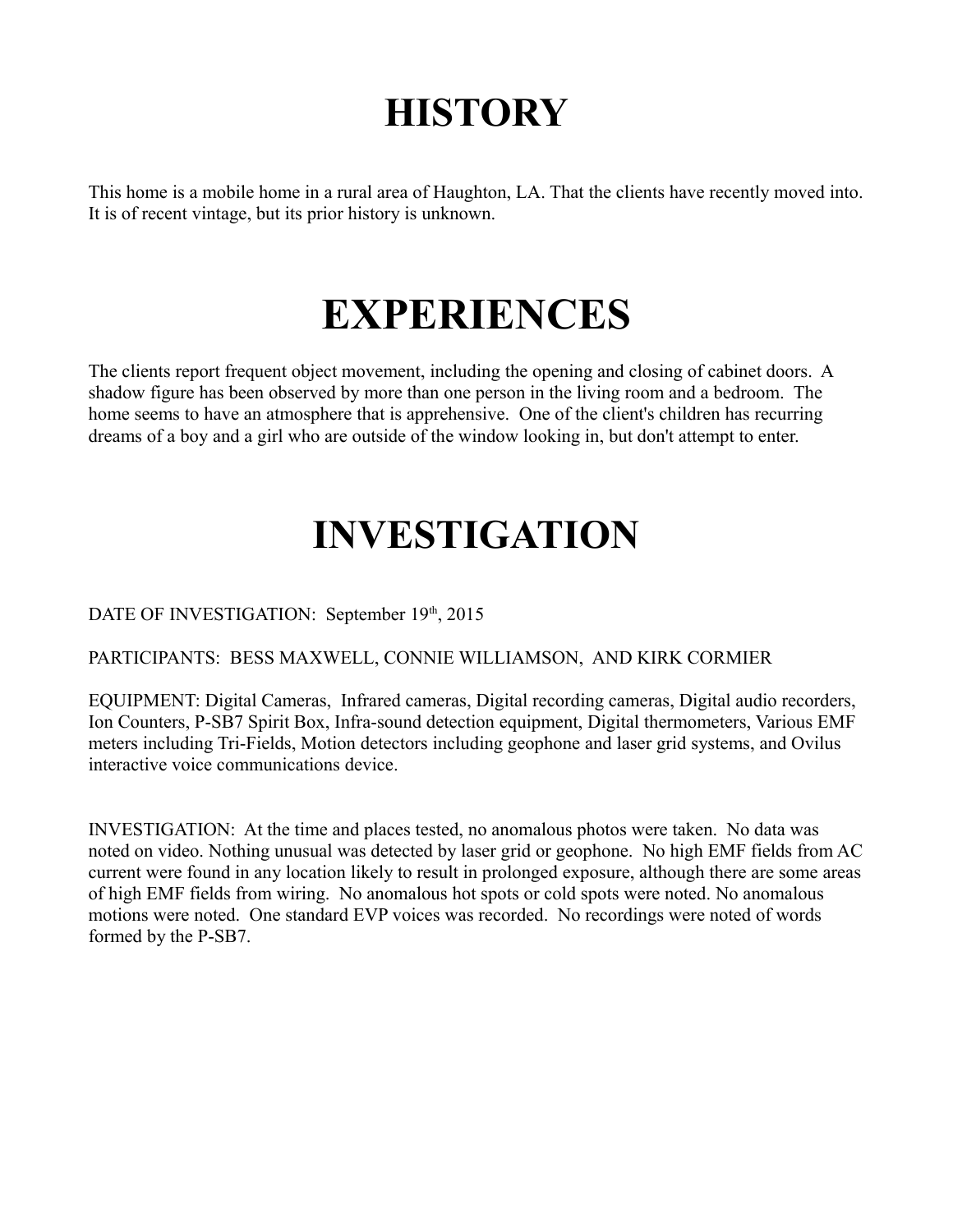### **AUDIO AND THE MODEL P-SB7 SPIRIT BOX**

**This device utilizes a milli-second adjustable forward or reverse sweep technique coupled with a white noise distribution between frequency steps. This is designed to add ambient sound energy for the production of real time EVP, allowing for instant feedback in communications attempts. See item 16 in "General Parameters of the EVP Phenomenon".** 

#### **NO P-SB7 DATA NOTED**

#### **STANDARD EVP NO INTENTIONALLY ADDED ENERGY SOURCE**

#### **ONE STANDARD AUDIO CLIP WAS RECORDED, AND HEARD AT TIME OF SPEAKING, WITH ALL THREE TEAM MEMBERS HEARING THE WHISPER. CLIP WAS WAS RECORDED BY BESS MAXWELL, WELL AS BOTH OTHER TEAM MEMBERS.**

**CLIP ONE, HEARD AND RECORDED BY ALL THREE TEAM MEMBERS, SPOKEN AS A COMMENT.**

**WHISPERY VOICE: "BETH".**

### **END AUDIO SECTION**